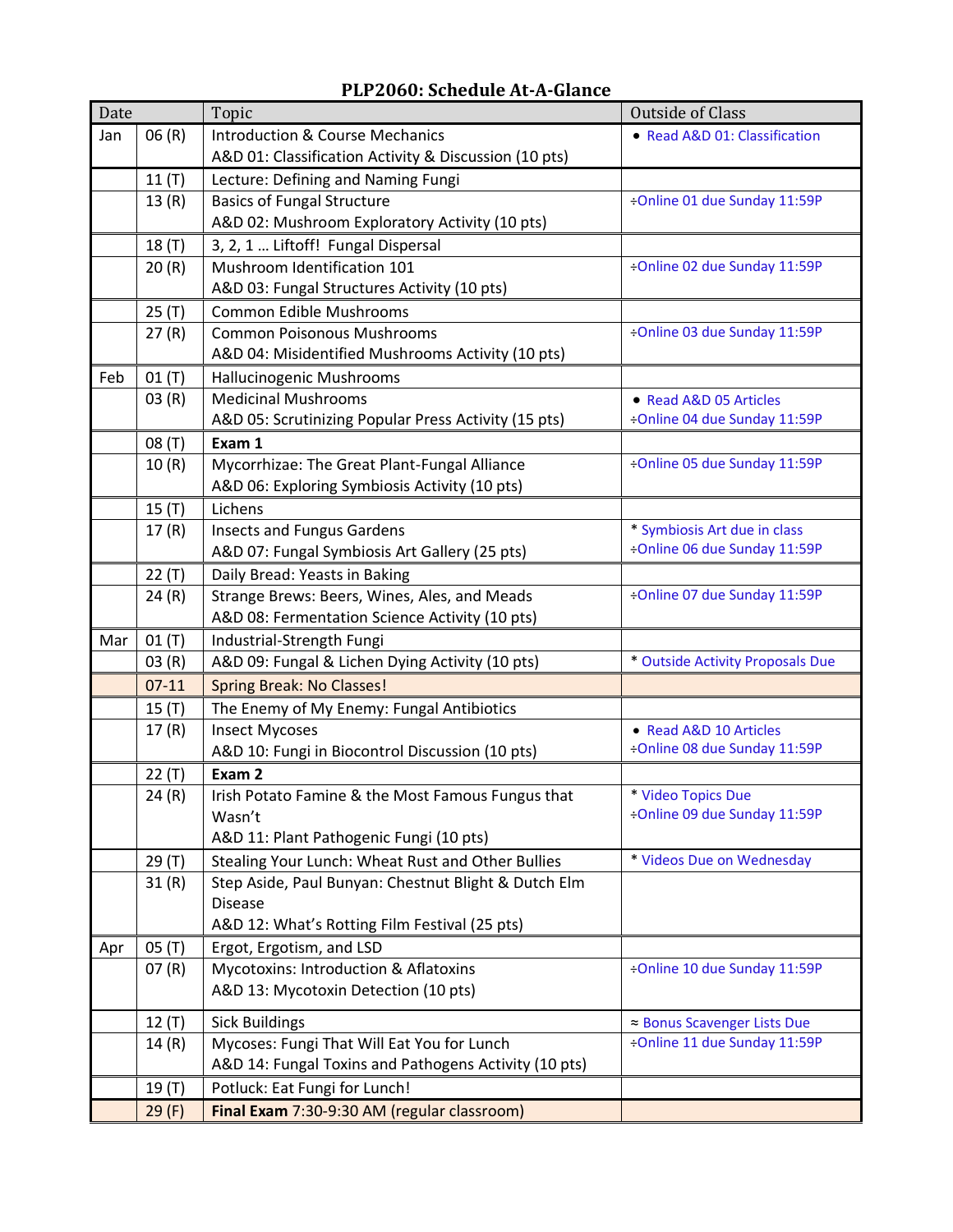### **PLP2060 Fungus Among Us: Mushrooms, Molds, and Civilization Spring, 2022**

**Course:** PLP 2060, Section 052H, 3 credits. This course qualifies for the Biological Sciences (B) portion of the General Education Requirement.

**Class Meetings:** T Period 4 (10:40-11:30AM), R Period 4-5 (10:40-12:35); PSF 05

**Instructor**: Dr. Brantlee Spakes Richter Office: 2519 Fifield Hall Office hours: Thursdays 3:00-4:30 (drop-in), and by appointment Email: Please use the email system within Canvas. Phone: 352-273-2014

**Course description**: This class covers the role of fungi in human affairs, including their uses as food or medicine, in religious activities and industrial processes, and in synthesis of many of our most important drugs. We will also look at their impacts on society as pathogens of plants and animals, in the deterioration of food and fabric, and in the vital roles that they play in maintaining ecosystems and natural resources.

### **Course Texts**:

Recommended text: Magical Mushrooms, Mischievous Molds, by George Hudler (1998).

Required and recommended readings: Readings throughout the semester will be made available in the "Modules" section on the class website; these will be denoted as "required" (you are expected to read these), "recommended" (better coverage of a class topic than the Hudler text, likely to be helpful to your understanding), or "further reading" (strictly optional, for those who are interested in pursuing a topic further).

**Learning Objectives**: The primary objective of this course is "fungal appreciation." By the end of the course students should be able to:

- distinguish fungi from other types of living organisms, and describe their relationship to other major groups, such as plants and animals;
- describe the basic characteristics of fungi which can be used to identify mushrooms and molds;
- give examples of human uses of fungi in food, medicine, religion, and industry;
- use historic and current examples to explain how fungi impact human food supplies and natural resources;
- relate both positive and negative roles of fungi in human and animal diseases;
- illustrate the various ways in which fungi help maintain ecosystem function.

### **Grading**:

- **Exams & Project (60%)**: There will be two midterm exams and one final exam (non-cumulative), each worth 100 points, and one project worth 50 points.
- **In-Class Activities (25%)**: There will be 14 (weekly) activities, worth 10-25 points each.
- **Homework (15%)**: There will be 11 online modules, each worth 10 points, with the lowest score dropped. There will be at least two optional extracurricular activities, each of which may be used to replace an online assignment.
- **Extra credit (+2%)**: There will be one extra credit opportunity, as described below.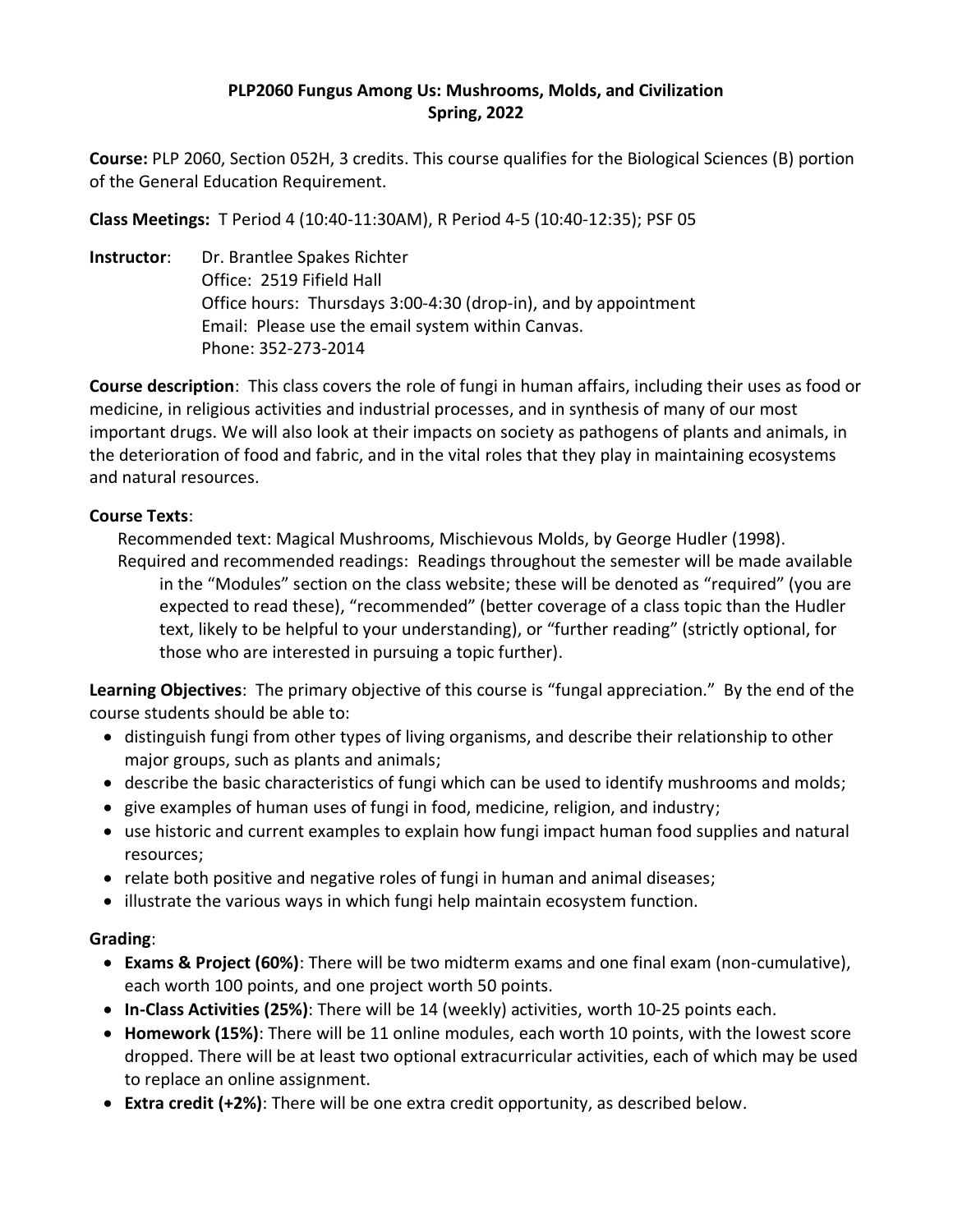*Grade Scale*:

Final course grades will be determined on the following scale. You will be able to keep track of your points throughout the semester in your Canvas grade book. If you find that you are not on track to achieve your desired grade, please make an appointment or drop in during office hours for additional help. Do not wait until the last few weeks of the semester to ask for help! And definitely don't wait until the semester is over, and then ask for your final grade to be "adjusted." I am more than happy to help you individually with the course material, but you must earn your own points.

| Letter Grade | Percentage      |
|--------------|-----------------|
| A            | $92.00 - 100$   |
| А-           | $90.00 - 91.99$ |
| $B+$         | 88.00 - 89.99   |
| B            | 82.00 - 87.99   |
| B-           | 80.00 - 81.99   |
| $C+$         | 78.00 - 79.99   |
| C            | 72.00 - 77.99   |
| $C -$        | 70.00 - 71.99   |
| D+           | 68.00 - 69.99   |
| D            | $62.00 - 67.99$ |
| D-           | $60.00 - 61.99$ |
| F            | $00.00 - 59.99$ |

#### *Grade Points*:

For information on current UF policies for assigning grade points, see: <https://catalog.ufl.edu/ugrad/current/regulations/info/grades.aspx>

#### **Absences & Make-up Work:**

- *Class attendance* is expected. Only material which is covered or assigned in class will appear on exams, so it is in your best interest to participate fully. The lecture slides used in class will be available on the class website, but slides will be used to organize and illustrate information in the lectures, and the information on printed slides will not be sufficient to understand the lecture material. If you must miss a class, you are strongly encouraged to get notes from other students to supplement the lecture slides. In-class assignments and demonstrations are participatory in nature and not all of these can be made up. Activity descriptions and outcomes will be posted to the class website.
- *If you must miss an exam* due to illness or other extenuating circumstances, notify the instructor as soon as possible. If your absence is excused, you will be given opportunity to take a make-up exam. Make-ups must be completed prior to the next regularly scheduled exam.
- *Excused absences* are generally those due to illness or emergency. You may be asked to provide documentation, such as a doctor's note. Student athletes will be excused for official events through the University Athletic Association. If you know that you will be missing a class for observation of a religious holiday or participation in an academic or professional event, you must contact the instructor *in advance* of the expected absence to arrange for make-up work. Absences due to personal planning (leaving town, attending club functions, picking someone up at the airport, etc.) will not be excused. Requirements for class attendance and make-up exams, assignments and other work are consistent with university policies that can be found at: [https://catalog.ufl.edu/ugrad/current/regulations/info/attendance.aspx.](https://catalog.ufl.edu/ugrad/current/regulations/info/attendance.aspx)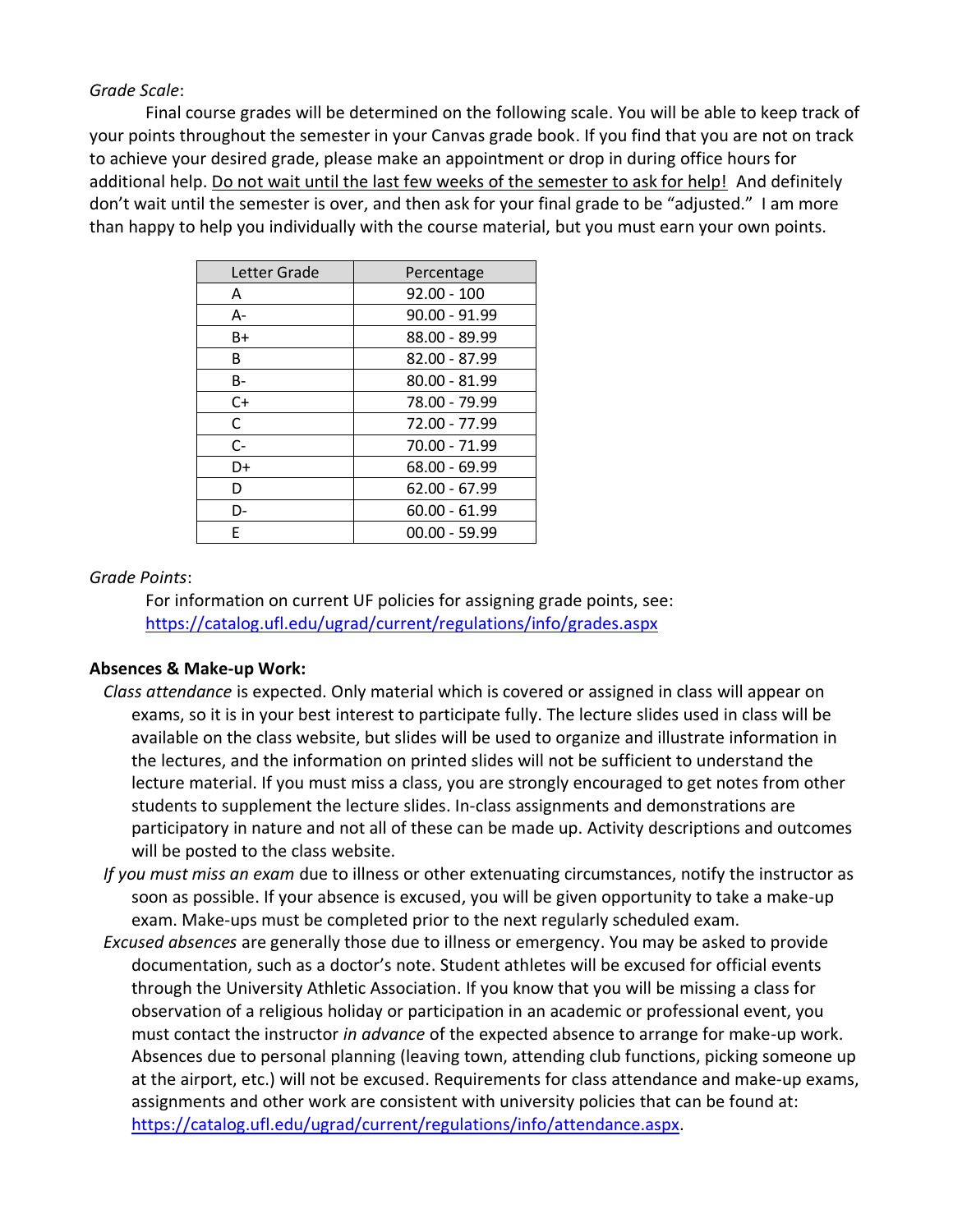## **General Education Credits**

This class carries general education credit for Biological Sciences (B). The assigned "General Education Student Learning Outcomes" for this class are as follows:

| <b>SLO</b>                                     | How this course meets the SLO                                              |
|------------------------------------------------|----------------------------------------------------------------------------|
| Know the basic concepts, theories and          | We will cover the basic terminology of the field of mycology, and          |
| terminology of natural science and the         | students will use the principles of the scientific method to critically    |
| scientific method within that discipline.      | evaluate real-life situations, from home-brewing failures to claims of     |
|                                                | medical miracles.                                                          |
| Know the major scientific developments         | Students will learn about the major impacts of fungi, both historical and  |
| within that discipline and the impacts on      | modern, on many aspects of life, including food production, medicine,      |
| society and the environment.                   | military campaigns, and forest composition.                                |
| Know relevant processes that govern            | Students will learn about how fungi acquire their nutrition, and what      |
| biological and physical systems within that    | the consequences are to the fungi, to us, and to the environment.          |
| discipline.                                    | Students will also learn about symbiotic relationships between fungi       |
|                                                | and a variety of other organisms.                                          |
| Formulate empirically-testable hypotheses      | Students will formulate hypotheses about fungal biology, effects of        |
| derived from the study of physical processes   | environmental factors and nutrient sources on fungi (including those       |
| and living things within that discipline.      | used in brewing), and potential effects that fungi may have on plants      |
|                                                | and animals.                                                               |
| Apply logical reasoning skills effectively     | Students will use critical evaluation skills as we explore sources of      |
| through scientific criticism and argument      | information (and misinformation) about fungi, and will use critical        |
| within that discipline.                        | observation skills in examination of fungi and fungal species              |
|                                                | descriptions.                                                              |
| Apply techniques of discovery and critical     | Students will formulate hypotheses, conduct several demonstration          |
| thinking effectively to solve experiments and  | experiments, and examine important concepts such as detection limits,      |
| to evaluate outcomes.                          | as they apply to scientific testing.                                       |
| Communicate scientific findings clearly and    | Students will be using a variety of formats (written, visual, multi-media) |
| effectively using oral, written and/or graphic | to present scientific information and outcomes of experiments and          |
| forms.                                         | class activities.                                                          |
| Write effectively using several types of       | Online assignments and exams will both require students to effectively     |
| writing, such as research papers and           | communicate scientific knowledge in writing. Individual feedback will      |
| laboratory reports.                            | be provided on written assignments.                                        |

In order to receive General Education credit for a course, you must earn a final grade of "C" or better. For complete information on the General Education Requirements, see:

<https://catalog.ufl.edu/ugrad/current/advising/info/general-education-requirement.aspx#learning>

#### **Academic Honesty**:

As a student at the University of Florida, you have committed yourself to uphold the Honor Code, which includes the following pledge: "*We, the members of the University of Florida community, pledge to hold ourselves and our peers to the highest standards of honesty and integrity."* You are expected to exhibit behavior consistent with this commitment to the UF academic community, and on all work submitted for credit at the University of Florida, the following pledge is either required or implied: *"On my honor, I have neither given nor received unauthorized aid in doing this assignment*." It is assumed that you will complete all work independently in each course unless the instructor provides explicit permission for you to collaborate on course tasks (e.g. assignments, papers, quizzes, exams). Furthermore, as part of your obligation to uphold the Honor Code, you should report any condition that facilitates academic misconduct to appropriate personnel. It is your individual responsibility to know and comply with all university policies and procedures regarding academic integrity and the Student Honor Code. Violations of the Honor Code at the University of Florida will not be tolerated. Violations will be reported to the Dean of Students Office for consideration of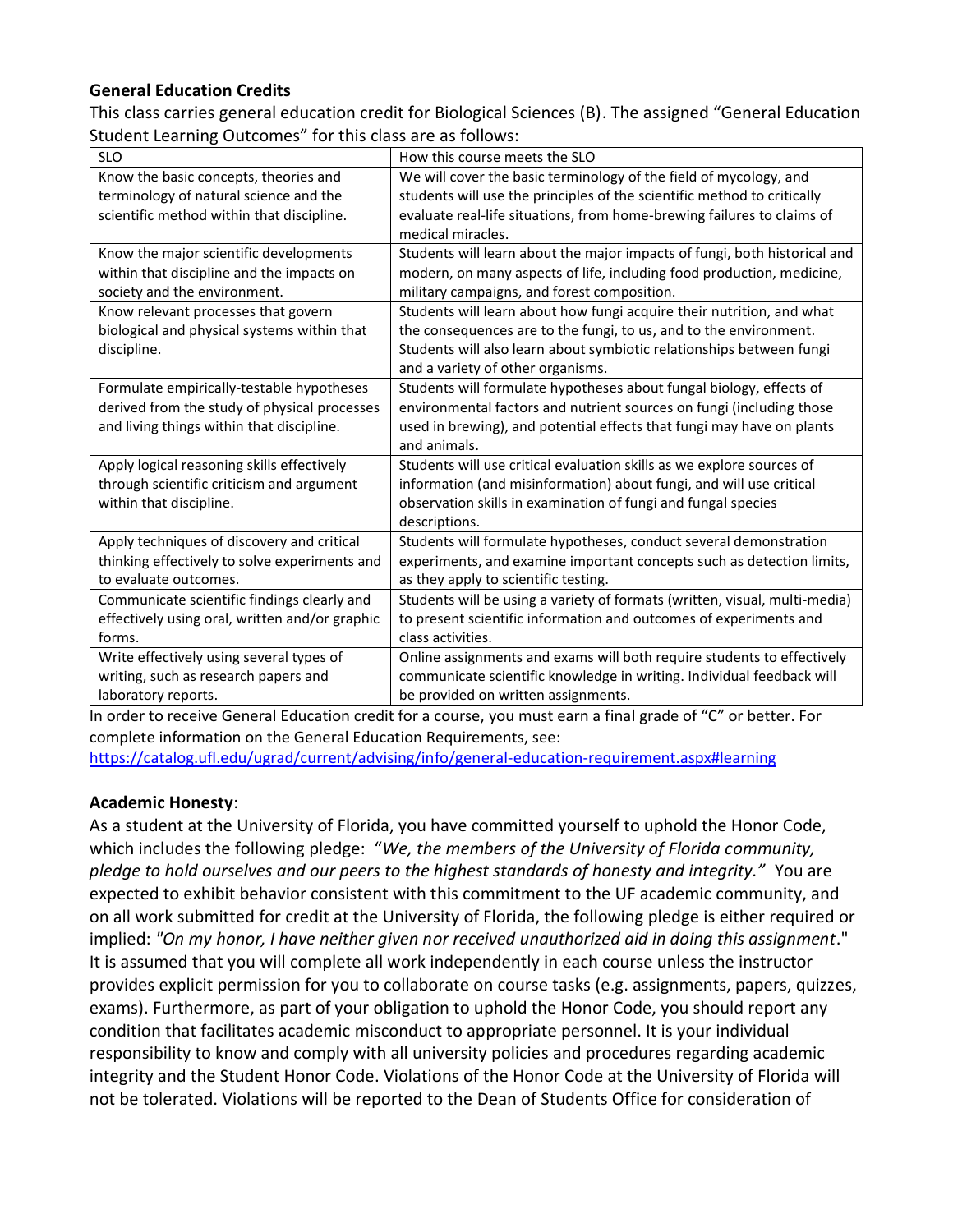disciplinary action. For more information regarding the Student Honor Code, please see: [http://www.dso.ufl.edu/SCCR/honorcodes/honorcode.php.](http://www.dso.ufl.edu/SCCR/honorcodes/honorcode.php)

#### **Software Use:**

All faculty, staff and students of the university are required and expected to obey the laws and legal agreements governing software use. Failure to do so can lead to monetary damages and/or criminal penalties for the individual violator. Because such violations are also against university policies and rules, disciplinary action will be taken as appropriate.

### **Campus Helping Resources:**

Students experiencing crises or personal problems that interfere with their general well-being are encouraged to utilize the university's counseling resources. The Counseling & Wellness Center provides confidential counseling services at no cost for currently enrolled students. Resources are available on campus for students having personal problems or lacking clear career or academic goals, which interfere with their academic performance.

• *University Counseling & Wellness Center, 3190 Radio Road, 352-392-1575,* **[www.counseling.ufl.edu/cwc/](http://www.counseling.ufl.edu/cwc/)**

> Counseling Services Groups and Workshops Outreach and Consultation Self-Help Library Training Programs Community Provider Database

• *Career Resource Center,* First Floor JWRU, 392-1601, **[www.crc.ufl.edu/](http://www.crc.ufl.edu/)**

### **Services for Students with Disabilities:**

The Disability Resource Center coordinates the needed accommodations of students with disabilities. This includes registering disabilities, recommending academic accommodations within the classroom, accessing special adaptive computer equipment, providing interpretation services, and mediating faculty-student disability related issues. Students requesting classroom accommodation must first register with the Dean of Students Office. The Dean of Students Office will provide documentation to the student who must then provide this documentation to the Instructor when requesting accommodation. For more information, contact the Disability Resource Center at: 0001 Reid Hall, 352-392-8565, **[www.dso.ufl.edu/drc/](http://www.dso.ufl.edu/drc/)**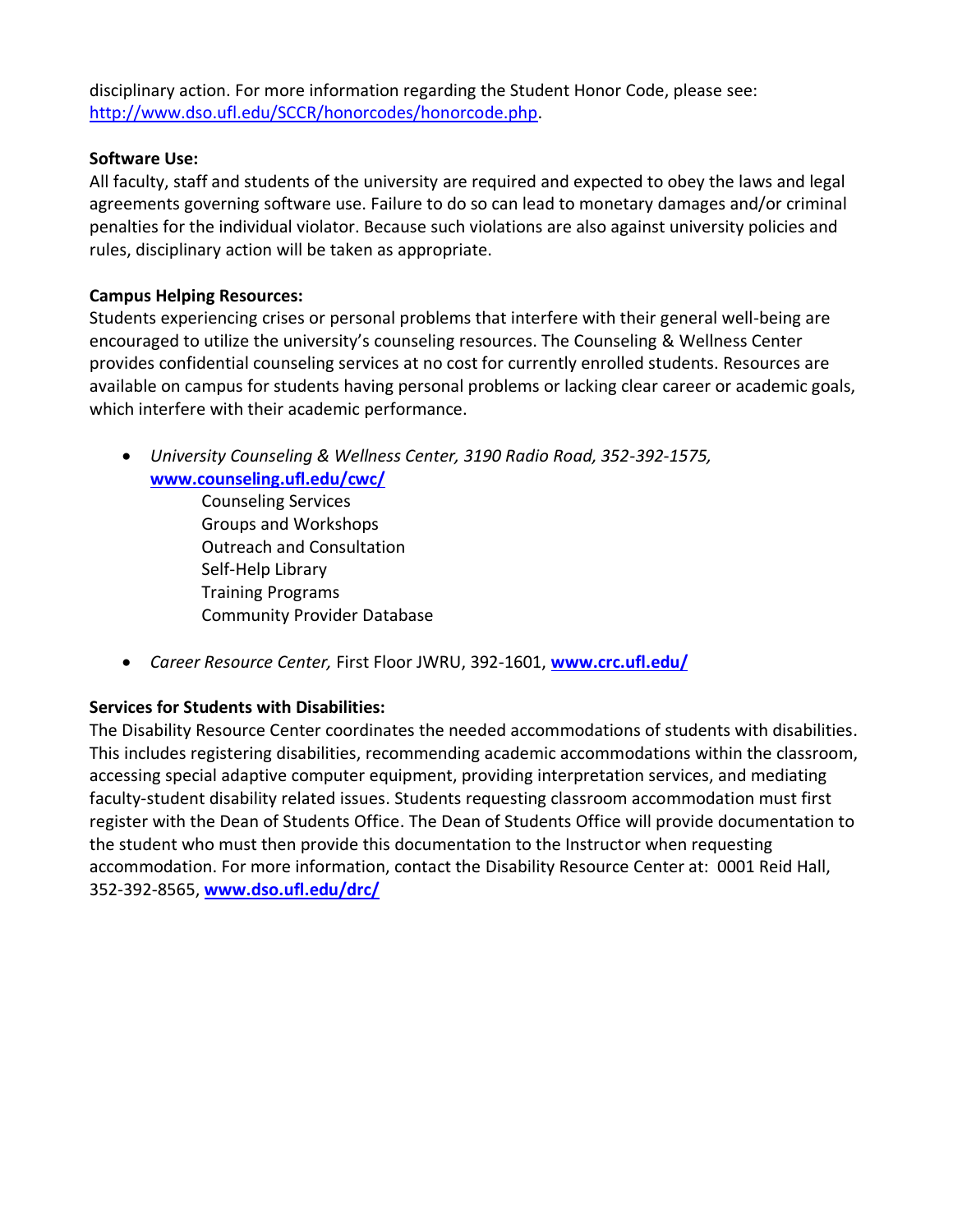# **Activities & Discussions (A&D)**

**Note: activities with asterisks (\*) will require advance preparation!**